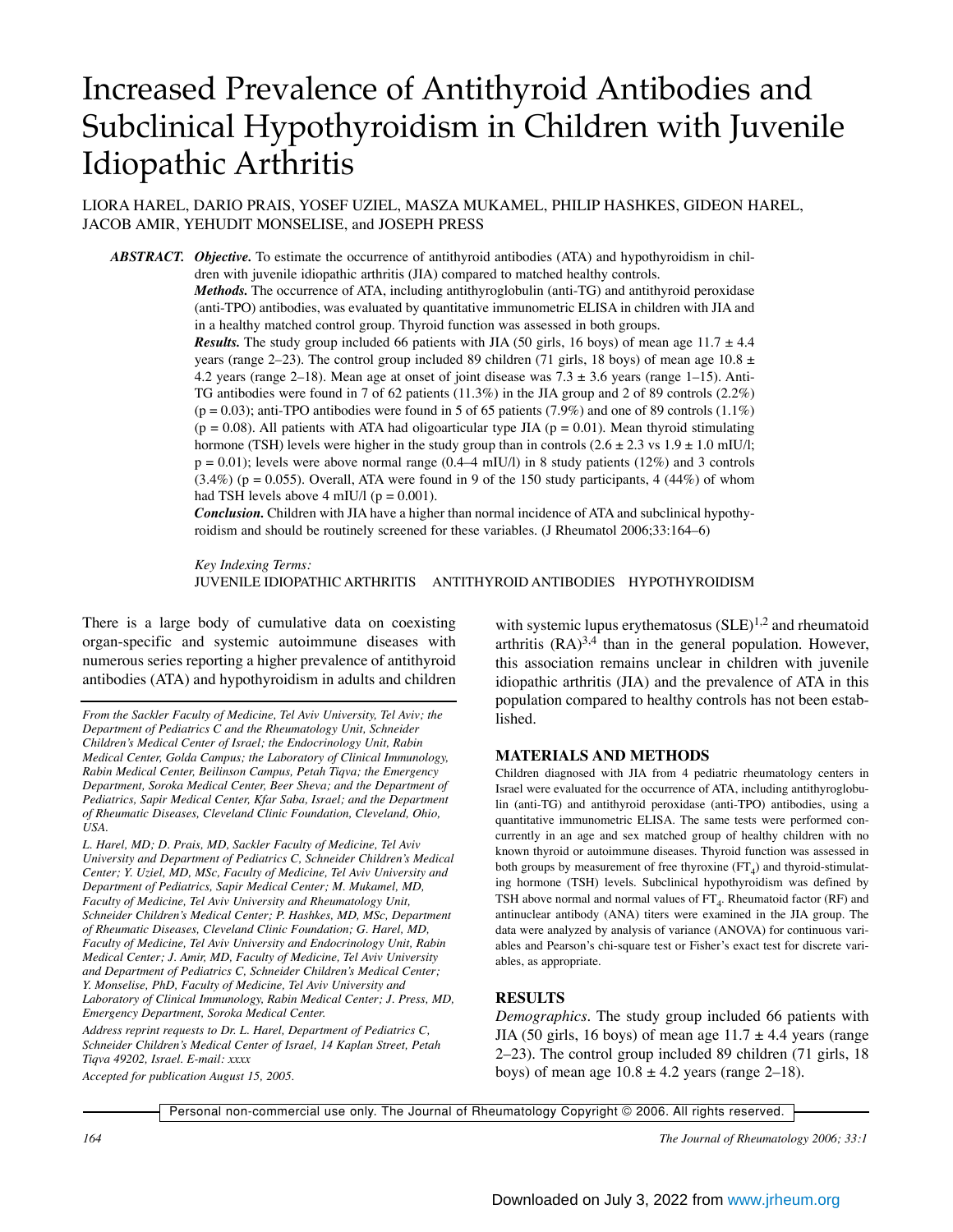*Joint disease*. Mean age at onset of joint disease was 7.3  $\pm$ 3.6 years (range 1–15). The subsets of JIA included polyarthritis (36%), oligoarthritis (39%), systemic arthritis  $(20\%)$ , enthesitis-related arthritis  $(3\%)$ , and psoriatic arthritis (1.5%). RF was found in 5 of the 58 children tested (8.6%); ANA were found in 20 of 62 (32.3%).

*Antithyroid antibodies.* The rate of occurrence of both anti-TG and anti-TPO antibodies was higher in the JIA group than in the controls (Table 1). All patients with either anti-TG and/or anti-TPO antibodies had oligoarticular-type JIA  $(p = 0.01)$ .

There was no association between the anti-TPO or anti-TG findings and the presence of either ANA ( $p = 0.42$ ) or RF ( $p = 1.00$ ).

*Thyroid function.* TSH levels were higher and subclinical hypothyroidism was more prevalent in the study group than in the controls (Table 2). No patient had clinical hypothyroidism or symptoms related to the thyroid gland.

*Association between presence of ATA and TSH level.* Of the total 9 patients in the entire series with anti-TPO and/or anti-TG antibodies, 4 (44%) had TSH levels above 4 mIU/l ( $p =$ 0.001).

*ATA and age/disease duration.* No significant association was found between presence of anti-TG and/or anti-TPO antibodies and patient age, although patients with antibodies were older than those without (mean age  $12.9 \pm 4$ , range 7–21 yrs, compared to mean age  $11 \pm 4.3$ , range 2–23 yrs, respectively;  $p = 0.19$ ). The youngest age at which antibodies were detected was 7 years. Disease duration was shorter in patients with anti-TPO and/or anti-TG antibodies than in patients with negative findings, but the difference did not reach statistical significance (mean  $3.28 \pm 4.4$  compared to  $4.48 \pm 4.2$ , respectively; p = 0.48).

*Goiter.* Goiter was found in 3 of 58 children in whom the

*Table 1.* Antithyroid antibodies in children with JIA and healthy controls.

| Antibody | JIA Group,<br>$n(\%)$ | Control Group,<br>$n(\%)$ | D    |
|----------|-----------------------|---------------------------|------|
| Anti-TG  | $7/62$ (11.3)         | 2/89(2.2)                 | 0.03 |
| Anti-TPO | $5/65**$ (7.9)        | 1/89(1.1)                 | 0.08 |

\* Data were missing in 4 patients; \*\* Data were missing in one patient. JIA: juvenile idiopathic arthritis; anti-TG: antithyroglobulin antibodies; anti-TPO: antithyroid peroxidase antibodies.

*Table 2.* TSH levels in children with JIA and controls.

|                             | JIA Group,<br>$n = 66$ | Control Group,<br>$n = 89$ | D     |
|-----------------------------|------------------------|----------------------------|-------|
| TSH, mIU/l, mean $\pm$ SD   | $2.6 + 2.3$            | $1.9 + 1.0$                | 0.01  |
| $TSH > normal^*$ , n $(\%)$ | 8/66(12)               | $3/86**$ (3.4)             | 0.055 |

\* Normal TSH 0.4–4 mIU/l; \*\* data were missing in 3 patients. TSH: thyroid-stimulating hormone.

size of the thyroid gland had been assessed in the study group (5.2%) and in none of the control group ( $p = 0.06$ ). All 3 had ATA.

*Family history.* Family history of thyroid disease was found in 7 of 66 patients (10.6%) and 4 of 89 controls (4.5%) ( $p =$ 0.21). There was also a higher incidence of family history of other autoimmune diseases in the patients than in the controls (RA, inflammatory bowel disease), but the difference did not reach statistical significance ( $p = 0.43$ ).

#### **DISCUSSION**

We found a high prevalence of ATA in patients with JIA, all in the oligoarticular subgroup, in addition to a high rate (12%) of subclinical (but without any case of clinical) hypothyroidism, compared to healthy controls. To our knowledge this is the first controlled study of thyroid involvement in JIA.

The involvement of the thyroid gland in JIA is not surprising. Autoimmune thyroid disease has been reported in association with other autoimmune diseases, namely, insulin-dependent diabetes mellitus<sup>5</sup>, autoimmune hepati $tis<sup>6</sup>$ , and others. It has also been related to rheumatologic diseases, such as SLE (including juvenile  $SLE$ )<sup>1,2</sup>, RA (with no association with presence of RF or  $ANA$ <sup>3,4</sup>, and others.

Regarding JIA, there are several case reports of concomitant Hashimoto's thyroiditis<sup>7-9</sup>, but very few large series have been evaluated, none of them controlled, all reporting a high prevalence of ATA in  $JIA^{10-12}$ , especially in patients with oligoarticular disease<sup>13</sup>. Our results further support the coexistence of thyroid involvement and oligoarticular JIA. Indeed, thyroid disease is not the only autoimmune disease associated with JIA: insulin-dependent diabetes mellitus and myasthenia gravis have also been report $ed^{14,15}$ . A higher prevalence of autoantibody production in the oligoarticular type of JIA and its female predominance may serve as an explanation for the association of ATA with this subgroup.

The relationship between antithyroid autoimmunity and the pathogenesis of autoimmune diseases is unknown. Possible underlying mechanisms include (1) immunomodulatory effects of ATA, (2) molecular mimicry between thyroid and disease-specific epitopes, and (3) a genetic link between antithyroid autoimmunity and susceptibility to JIA.

ATA were more prevalent in patients with JIA than in healthy controls. ATA were seen only in the oligoarticular group, but lacked association with ANA positivity. Although none had clinical disease, 12% of our patients with JIA had subclinical hypothyroidism. Therefore, screening for ATA and thyroid function is recommended in all children with JIA, especially in the oligoarticular type.

#### **ACKNOWLEDGMENT**

The authors thank Phyllis Curchack Kornspan for her editorial and secretarial services.

Personal non-commercial use only. The Journal of Rheumatology Copyright © 2006. All rights reserved.

*Harel, et al: Antithyroid antibodies in JIA 165*